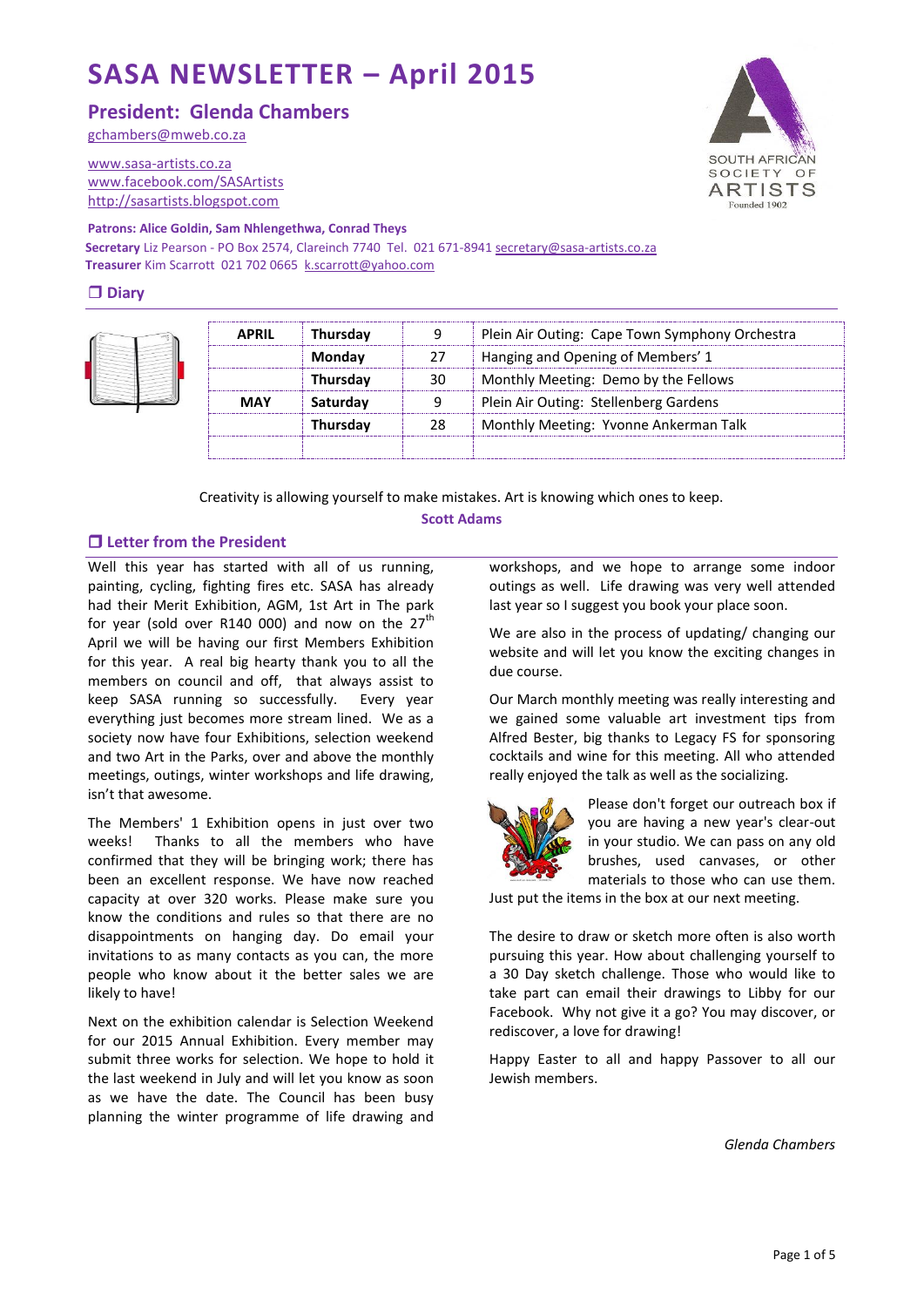### **Member News and Happenings**



The noticeboard is put up at every monthly meeting and the latest news from the art world put up for your information. You are invited to bring along your own bits of information to post on the board. Members are also welcome to put up notices advertising their art related products or classes. Kate Pearce is now the person to contact on [katiemp69.kp@gmail.com](mailto:katiemp69.kp@gmail.com) or if you have any news you would like to share, email [secretary@sasa-artists.co.za.](mailto:secretary@sasa-artists.co.za)

We welcome the following new members who joined in March –

- $\mathbf{\hat{x}}$  Eric Kjeseth
- $\mathbf{\hat{x}}$  Lynn Minnie
- $\mathbf{\hat{x}}$  Nicoleta Vlad
- $\mathbf{\hat{x}}$  Narda Rubens
- $\mathbf{\hat{x}}$  Iohanette van Deventer
- $\mathbf{\hat{x}}$  Christa Clark
- $\mathbf{\hat{x}}$  Teria Kleinhans
- $\mathbf{\hat{x}}$  Sue Gardiner

We welcome you all and hope to see you at our monthly meetings. Remember, membership cards are available for collection at any of the meetings and at all exhibition hanging days.

Jeremy Day, the new council member for the outreach portfolio, is planning a number of art related workshops for selected schools who do not currently have an art programme. He has already embarked on earmarking several qualifying schools and would welcome participation from SASA members who would like to be involved in such a programme. However, to get the programme off the ground would not be possible without Barry O'Sullivan of Dala for generously discounting materials intended for this Vision outreach workshop.

The pilot workshop in January, in which most of the council members participated, provided an opportunity to evaluate and tweak the programme before it starts at disadvantaged schools.

With Dala's generous provision of materials, it means that SASA will be able to go out and demonstrate/encourage learners to increase their brush skills and put their "foot in the door" of the art world.

Besides regularly checking your spam boxes, please also ensure that we have your up-to-date details. If you have moved recently, we really need to have your new address and telephone number. More importantly, if you change your email address, please email [secretary@sasa-artists.co.za](mailto:secretary@sasa-artists.co.za) with the new details.

### **SASA Programme - What's on**

#### **Monthly Meetings**

SASA Monthly Meetings are held at the Athenaeum, Boundary Terraces, off Campground Road, Newlands, on the last Thursday of every month at 19h00. Entry is R10 for members and R20 for guests, including refreshments. The library will be open from 17h45 to 18h45 – your membership card is your access to the library.

#### **Thursday 26th March: Talk on Investment Art with Alfred Bester:**



Although a relatively small audience, Alfred Bester held us captive with how the big investors think and act in the art market, what the benefits are to them, and how many real investors buy what they deem 'good' art from relatively unknown artists. Alfred is himself an avid art collector, who has firsthand knowledge of the benefits of buying art, not only for its aesthetic value, but also for investment purposes. One has to buy with an educated eye and knowledge of the market, which Alfred, being one of the founder members of the Citadel art price index, certainly has. The index is used to analyse and

track the value changes in art over a period of time. So keep painting; you never know, you may be the next 'discovery'. And we were treated to a superb feast of snacks and wine sponsored by his company, Legacy FS. Thank you Alfred, for a most enlightening talk.

#### **Thursday 30th April: Demonstration by our Fellows:**

A demonstration with a difference! Nine of our Fellows will be doing demonstrations around the hall. You will be able to walk around and watch them at work. Lyn Northam, Penny Steynor, Fanie le Roux, Laura Wenman, Wyn Rossouw, Ros



Walters, Solly Gutman, Jeremy Day, and Helen van Stolk and will all be setting up their easels and starting paintings from scratch in their own inimitable styles.

This is going to be a real treat to see the top SASA artists at work.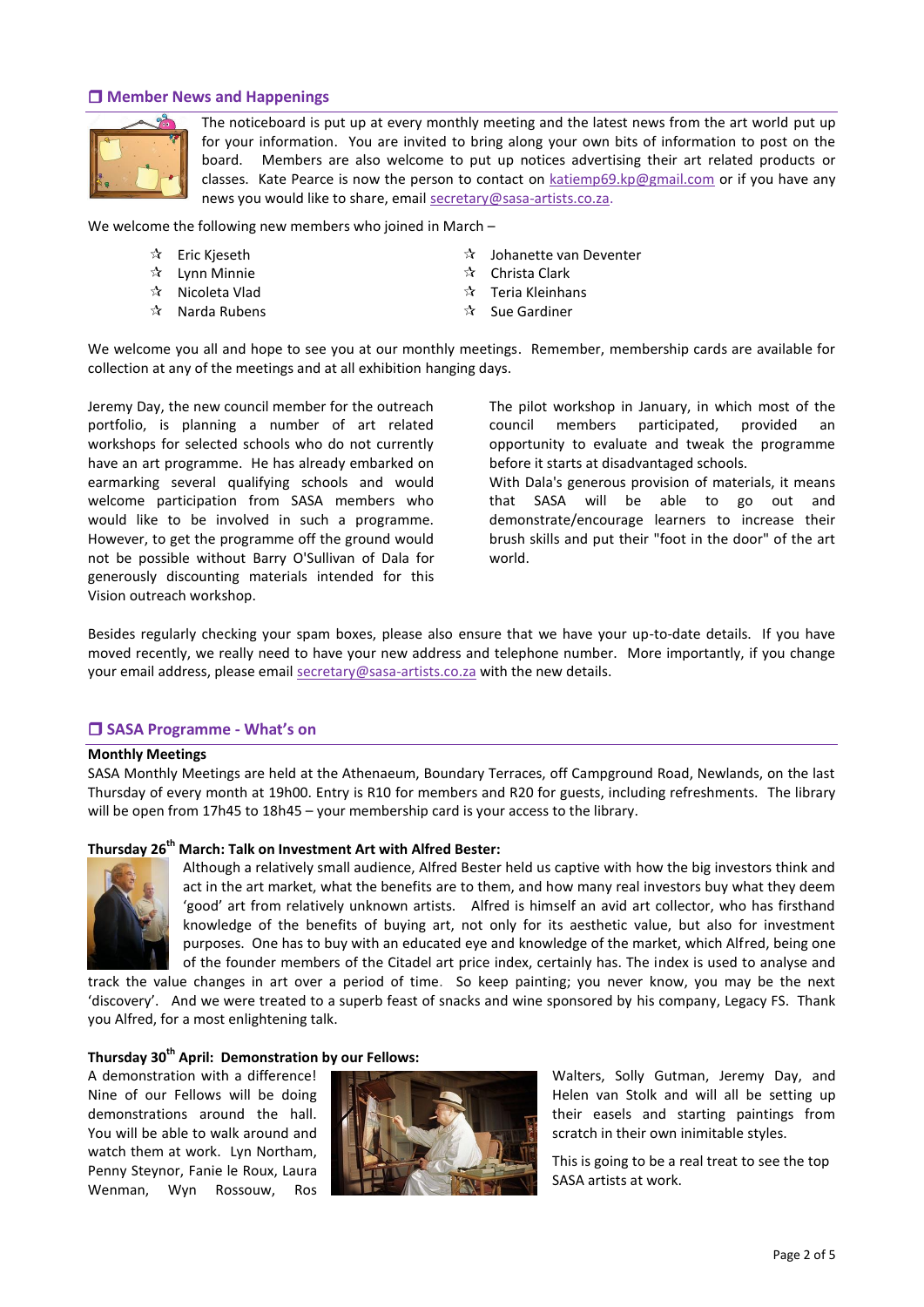## **Thursday 28th May: Yvonne Ankerman Talk:**



Intrepid traveller and resident ship's artist, Yvonne Ankerman will be talking about her time as the on-board artist on the MS Expedition, traveling from Cape Town to Morocco.

### **Exhibitions**

## **Members' 1: 27th April to 7th May**:

By now, everyone should have received the conditions of entry which includes the entry form, a copy of the invitation to send to your prospective buyers, and a set of labels which need to be used on both the front and back of the work.

Last month's newsletter invited members to reply to Glenda if they are going to take part. If they did so, a generous allocation of 3 paintings was allowed. However, as with everything, we had a cut-off date which was highlighted in both the March newsletter and the email that was sent out with the conditions of entry.

After the  $5<sup>th</sup>$  of the month, if you haven't already let Glenda know that you'll be taking part, you will only be allowed to submit one work of art.

The response has already been overwhelming and this is going to be a tremendous Members exhibition!

#### **Other Exhibitions**

**Shades of Mood** 16 April - 29 May 2015. A joint exhibition featuring Louis Nel, Mary Visser, Rick Becker and SASA Fellow, Helen van Stolk. Helen captures fleeting moments of our frenetic city street scenes. The immediacy of her expressionistic brushwork conveys the pulsation of the night life. The exhibition will be opened by Jill Trappler at 18h00 on 16<sup>th</sup> April. Contact [margie@eclectica.co.za.](mailto:margie@eclectica.co.za) 9 Cavendish Street, Claremont. 021 671 7315. [www.eclecticamodern.co.za.](http://www.eclecticamodern.co.za/)

**Career Expo for Tertiary Fine Art** and Design Institutions and **Annual Arts Market** at the Frank Joubert Art Centre, Vredenhof Road, Newlands 18th April 2015 10h00 to 14h00. Some of the Institutions taking part are Centre for Fine Art Animation and

Design (CFAD), Red and Yellow School, Stellenbosch Academy of Design and Photography, Ruth Prowse School of Art, Stellenbosch University, The Animation School, University of Cape Town (UCT) Michaelis School of Fine Art.



SASA member and Café Nood owner, Margo Dekker, regularly has exhibitions at the restaurant based in Wilderness Road, Claremont. Opening on 8<sup>th</sup> March will be an exhibition by SASA member Mike **Forrester**, which will run until the end of May. 10% of all sales are donated to the Red Cross Children's Hospital. For more information, contact Margo at [info@cafenood.co.za.](mailto:info@cafenood.co.za)

**Drawing the Line**, an exhibition in association with ArtB and the Bellville Arts Society will be held at the ArtB Gallery, Library Centre, Carl Aswegen Street, Bellville. The exhibition opens on  $15<sup>th</sup>$  April and runs until  $13<sup>th</sup>$  May. Contact 021 917 1197 for more information.

The Bellville Art will be holding an **Art in the Park** event on Friday, 24<sup>th</sup> April in the Elizabeth Park, Carel van Aswegen road, Bellville. They are extending an invitation to artists who would like to participate in

the day by selling their art – stands are priced at R50. Enquiries can be directed to Ian Engelmohr, 082 301 6152 or [bellvilleartcentre@gmail.com.](mailto:bellvilleartcentre@gmail.com) Bookings and stand payments to be completed by  $13<sup>th</sup>$  April 2015.

#### **Plein Air Outings**

## **Thursday 9th April: A visit to the Symphony Orchestra Rehearsal:**

After the last successful outing to the Cape Town Symphony Orchestra rehearsal, Helen has again arranged a visit for this coming Thursday.

**Venue**: Cape Town City Hall - meet at the side entrance door of the building (in the pedestrianised street which runs parallel to Darling Street, opposite Woolworths head office). **Meet** at 09h45. **Starts** at 10am, finishes approx. 1pm with a break in between.

**What to bring**: Small sketch pad and pen/pencil. Artists will need to be unobtrusive and quiet so please be prepared. **Cost**: R50 admission which is a donation to FOM (Friends of Young Musicians). Parking: Street parking. Cost R12 per hour. What we will hear: **Conductor**: Dmitry Yablonsky **Soloists**: Oxana Yablonskaya (cello); Janna Gandelman (violin) Beethoven Triple Concerto in C, Op. 55; Schubert Symphony No. 8 in B minor, "Unfinished", D. 759; Stravinsky The Firebird Suite (1945 version); Please RSVP : Helen van Stolk – helenvstolk@gmail.com or sms 082 785 7288.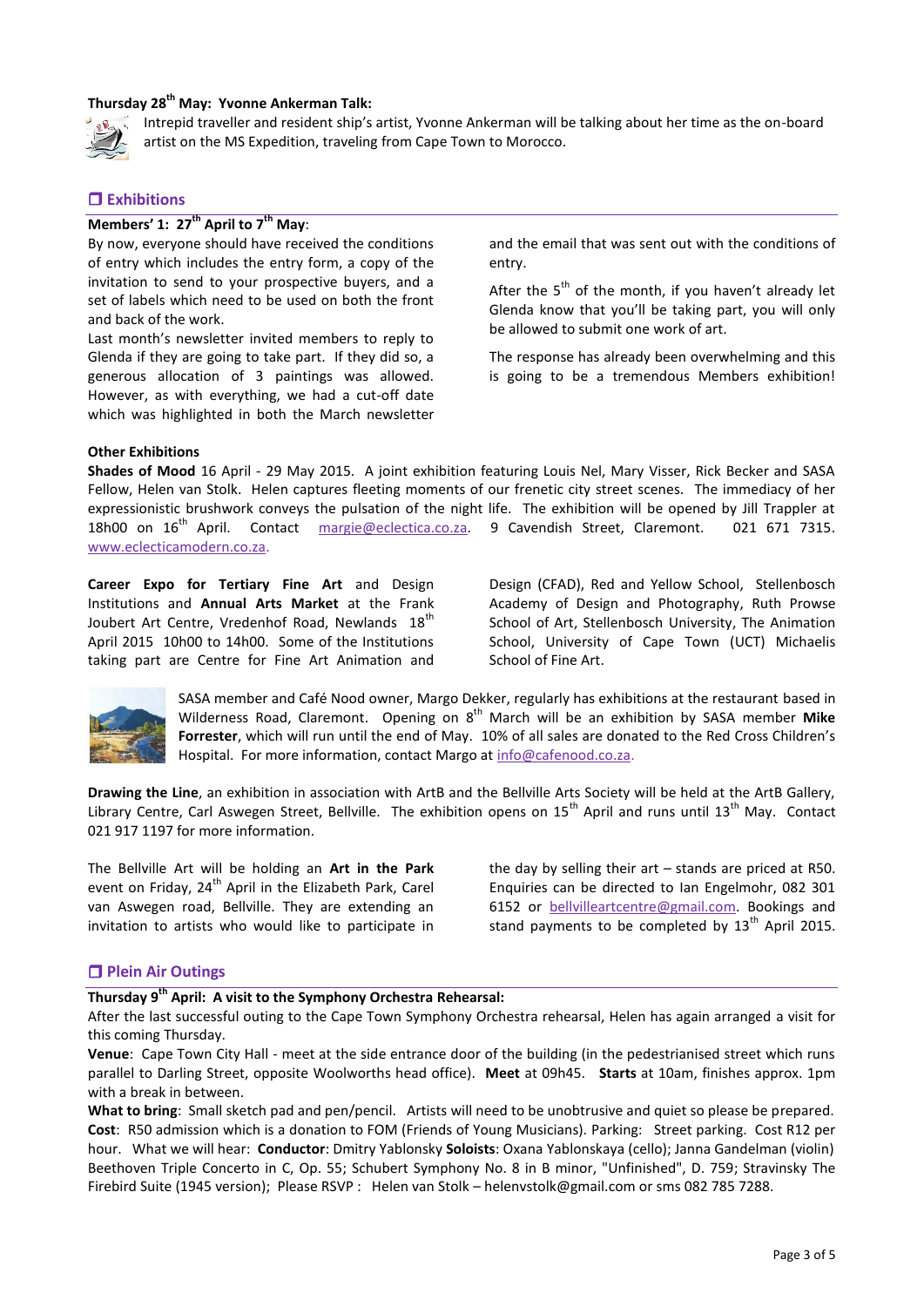**A Plein Air outing to Stellenberg Gardens in Kenilworth:** A wonderful chance to visit one of Cape Town's best kept secrets.

Stellenberg Gardens has invited members to paint in the gardens on Saturday  $9<sup>th</sup>$ May 09h00 to 15h00.

30 Oak Avenue, Kenilworth.

Beautiful large gardens - River Garden, Formal Walled Garden, Garden of Reflection, Vegetable Potager, Parterre Garden, Herb Garden, Pump House, Timbered Lime Walk, Vine Walk, Main

Lawned Garden, White Garden and the new Safari Garden they are just starting on this year, beautiful old gates, huge trees. Some garden beds will already be stripped for winter, but still plenty to do. When in the gardens, if artists find a gate closed, you can go through but please close it again behind you.

Limited parking inside, please press the second button down at the Main Gate (marked Stellenberg) and say you are from SASA and the staff will let you in. Please, all artists to arrive between 9:00 and 9:30am (staff

can't stand by the camera inside indefinitely). Park carefully (leaving space for others) right opposite the entrance gate only, other three sides of square are for tenants' parking only. No pictures taken may go onto internet social pages, and are for personal use only. Bring tea and lunch. There are guest

toilets at Lower Stellenberg. No pets. Regret that no visitors are allowed into the Main House.

When open to visitors Stellenberg normally charge R50 per person for locals, but there will be no charge to SASA members however, donations are welcome if anyone feels so inclined.

Please contact Helen van Stolk at [helenvstolk@gmail.com](mailto:helenvstolk@gmail.com) to let her know if you will be attending.

## **Workshops, Classes and Information**

Your 2015 membership card will allow you to claim your 10% discount from the following art shops:

**Deckle Edge – all branches. The Italian Artshop. Village Brush and Canvas. The Art Shop in Hermanus**. You will need to present your new 2015 membership card when claiming your discount, so please ensure that you collect your card at the monthly meeting. All the art shops have instructions to only give the 10% discount to paid up members.

**Roelof Rossouw Impressionist Workshop** 30<sup>th</sup> May \*The magic of Sunlight and shadow \*Painting with light and colour \*Alla Prima wet into wet \*semi-broad brush Impressionist oil painting \*working from photos

\*simple and strong composition \*simplifying and unification of shapes and detail Cost R350 Contact: [mcron@sun.ac.za](mailto:mcron@sun.ac.za) or (after 20<sup>th</sup> April) [WCartsoc@gmail.com.](mailto:WCartsoc@gmail.com)



The next 'Exhibition on Screen' at Ster Kinekor Cinema Nouveau at the Waterfront will be **The Impressionists**. The works of Cezanne, Monet, Degas and their compatriots fetch tens of millions of dollars. But just who were they really? Why and how did they paint? What lies behind their enduring appeal? This film has secured unique access to a major new exhibition focussing on the 19th Century Parisian art collector, **Paul Durand-Ruel** who championed Impressionism in the face of condemnation from the Paris Salons. A film well worth seeing. Showing 30, 31 May, 3, 4 June. [www.cinemanouveau.co.za.](http://www.cinemanouveau.co.za/)

# **Arty Facts**

Getting perspective right is sometimes not that simple.



Yes, we follow all those guidelines and draw lines all over the place to get to those elusive vanishing points, and yet, somehow, they don't always seem to work!

Disc Artgizmos Perspectoscope Artist's Perspective Tool is a simple visual aid for drawing and determining the angles found in oblique and parallel perspective. When held up to a

subject it clearly shows the viewer how to create accurate perspective. It can be used when painting from photographs, sketches and plein air. A very versatile and handy time saving tool.